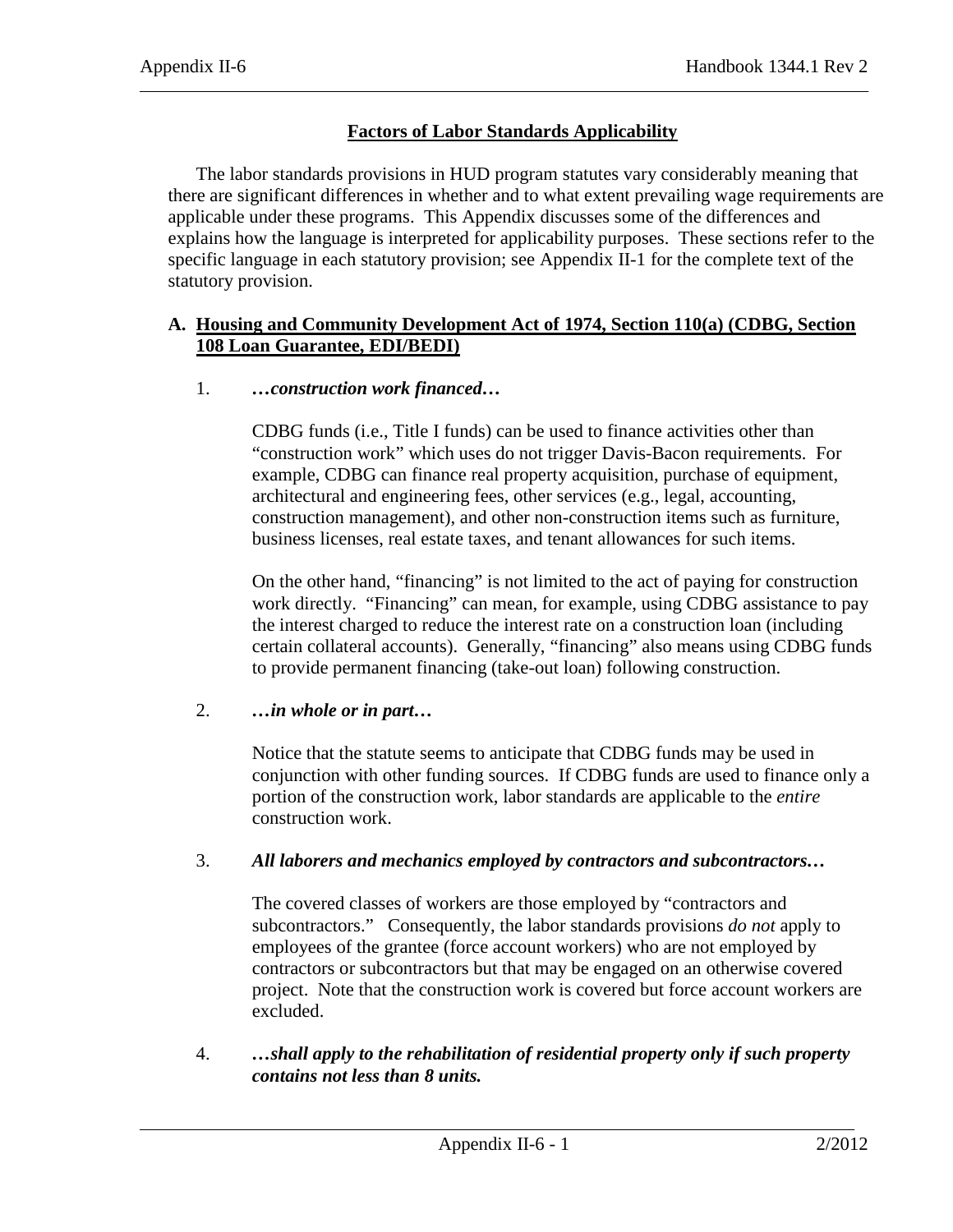This language represents an exemption for residential property that contains 7 or less units. Although the statute refers to the "rehabilitation" of residential property, this exemption has been interpreted to include the new construction of residential property containing 7 or less units.

Typically, single-family homeowner properties are excluded under this exemption. However, *property* is not limited to a specific building. Property is defined as one or more buildings on an undivided lot or on contiguous lots or parcels, which are commonly-owned and operated as one rental, cooperative or condominium project. Examples of 8+ unit properties may include:

- 5 townhouse buildings side-by-side which consist of 2 units each.
- <sup>3</sup> 3 apartment buildings each consisting of 5 units and located on one tract of land.
- 8 single-family (not homeowner) houses located on contiguous lots.

Further, HUD has concluded that the term "rehabilitation" as used within the statutory language is not meant to preclude new construction from this exemption. The Conference Report on the HCD Act of 1974 indicated that at the time that the statute was written, residential new construction was not an eligible activity. However, subsequent changes to the statute now permit the use of CDBG funds (and other Title I funds) for residential new construction. Accordingly, residential new construction is treated in the same manner as residential rehabilitation for Davis-Bacon purposes.

## **B. National Affordable Housing Act, Section 286(a) (HOME)**

## 1. *…affordable housing with 12 or more units assisted with funds made available under this subtitle…*

Unlike CDBG, the standard for coverage is *assisted* not financed – which provides for much broader application. This means that Davis-Bacon requirement are operable without regard to whether the HOME funds are used for construction or nonconstruction activities. Non-constructions activities include real property acquisition, architectural and engineering fees, and other professional services. In some cases, Davis-Bacon requirements may be triggered when HOME funds are used to provide downpayment assistance to individual homebuyers. (See also HUD Regulations at 24 CFR 92.354(a)(2).)

This also recognizes that HOME projects can contain units that are not assisted by HOME. The threshold applies only to the number of units assisted by HOME. For unit threshold purposes, HUD uses the number of units identified as "HOME" units under the program definition whether determined on a pro-rata basis, specific designation or other mans allowable by HUD's Office of Community Planning and Development (CPD).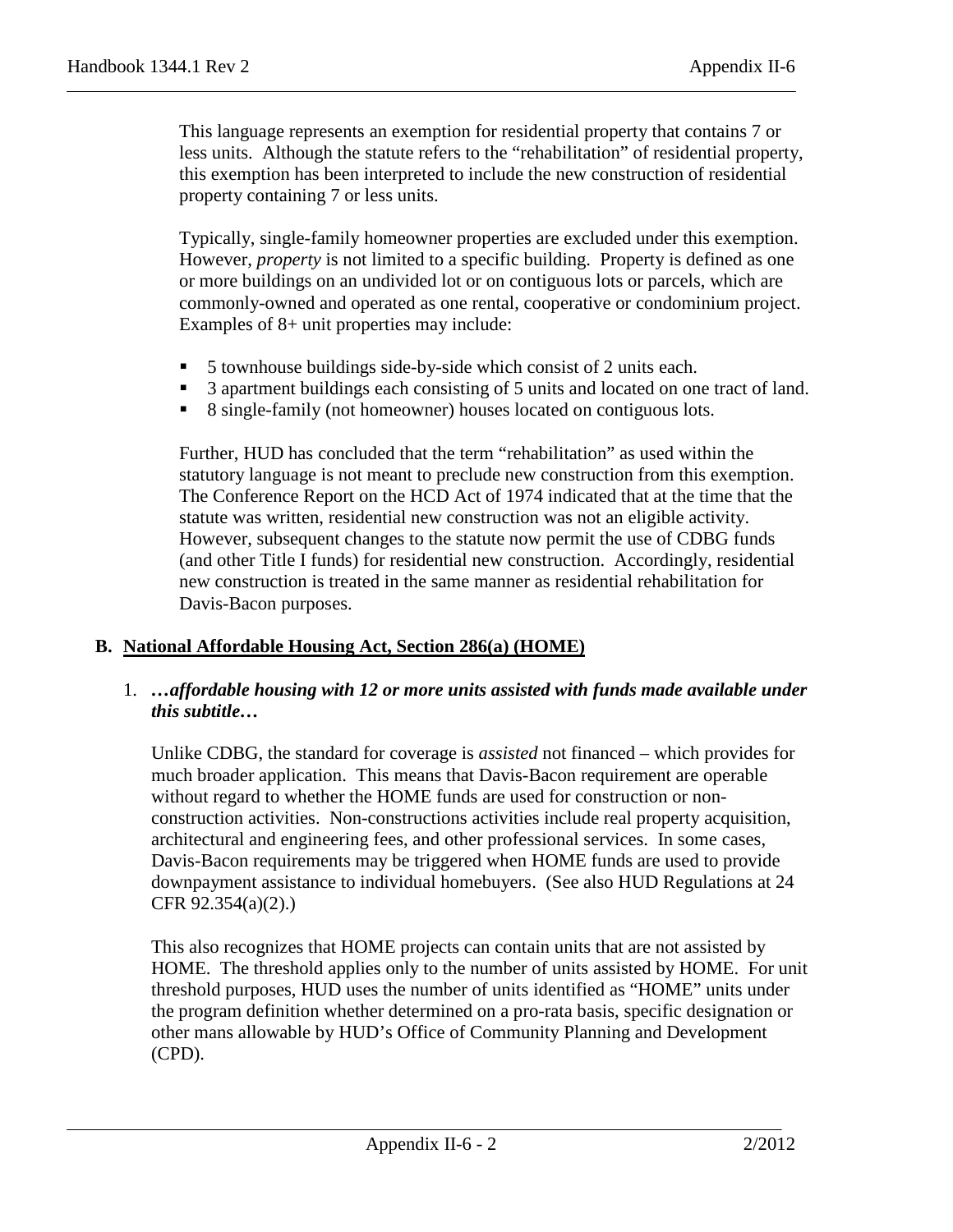Note also that once Davis-Bacon requirements are triggered, the labor standards are applicable to the construction of the entire project – including the portions of the project other than the assisted units.

# 2. *Any contract for the construction of affordable housing with 12 or more units assisted with funds…*

Davis-Bacon requirements are applicable to *contracts for construction* covering 12 or more HOME-assisted units. Davis-Bacon does not follow "construction work" or "projects". This factor has implications in two ways:

First, a HOME project with 12 or more assisted units that is constructed under multiple contracts each containing less than 12 HOME units is not covered. (Note: HOME regulations prohibit breaking a single project into multiple contracts for the purpose of avoiding Davis-Bacon.)

Second, if multiple HOME projects each containing less than 12 assisted units are grouped into a contract(s) for construction that covers a total of 12 or more assisted units, the contract is covered.

# 3. *Sweat Equity.*

HOME provides for a sweat equity program (see NAHA Section 255) which permits members of an eligible family to provide labor in exchange for acquisition of property for homeownership or to provide labor in lieu of, or as a supplement to, rent payments. Such sweat equity participants are exempt from Davis-Bacon prevailing wage requirements.

# **C. U.S. Housing Act of 1937, Section 12(a) (Public Housing)**

## 1. *Any contract for loans, contributions, sale, or lease pursuant to this Act…*

Prevailing wage requirements apply through provisions required in any contract for loans, contributions, sale, or lease.... Generally, the "contract" referenced, here, relates to the Annual Contributions Contract between HUD and the public housing agency. This term (contract) may also relate to an Agreement to Enter Into a Housing Assistance Payments Contract (AHAP) or an Agreement to Enter Into a Project Rental Assistance Contract (APRAC). These Agreements are executed for housing projects that will receive Section 8 rental assistance.

Prevailing wage applicability is *not* tied to a funding source nor to a specific use of any funds. This means that Federal funding for the particular development or operations work is not a prerequisite to Davis-Bacon or HUD-determined wage rate applicability.

# 2. *…(HUD-determined wage rates) shall be paid to all architects, technical engineers, draftsmen, and technicians employed in the development, and all maintenance*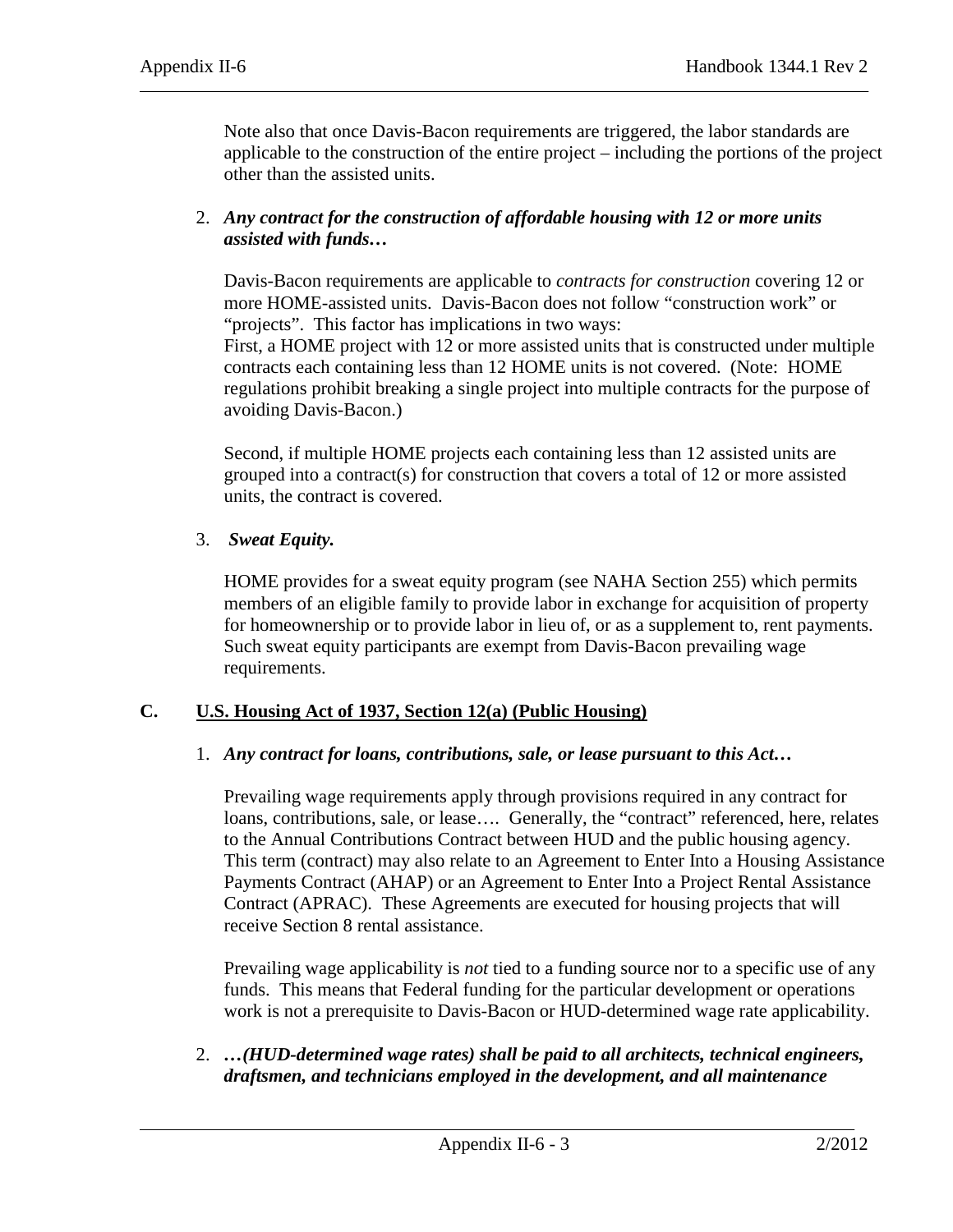## *laborers and mechanics employed in the operation…, …(Davis-Bacon wage rates) shall be paid to all laborers and mechanics employed in the development…*

Notice that, unlike other HUD labor standards provisions, the USHA makes no distinction between laborers and mechanics employed by the agency and those employed by contractors and subcontractors. This means that "force account" labor workers employed directly by the agency, whether on a full-time, part-time, permanent or temporary basis - must receive the prevailing wages applicable to the work they perform.

3. *…(Davis-Bacon wage rates) shall be paid…in the development of the project involved (including a project with nine or more units assisted under Section 8 of this Act, where the public housing agency or the Secretary and the builder or the sponsor enter into an agreement for such use …before construction or rehabilitation is commenced)…***.**

Notice, also, that the only applicability thresholds pertain to Section 8 projects: there must be 9 or more Section 8-assisted units *and* there must be an agreement for the Section 8 assistance before construction begins. These agreements are referred to as AHAPs and/or APRACs. The 9 unit threshold refers to the number of units in the project that are Section 8-assisted, not to the total number of units in the project. The USHA contains no unit threshold for public housing.

While the USHA does not contain a dollar threshold, HUD observes the statutory Davis-Bacon Act \$2,000 threshold for development work and has implemented a \$2,000 threshold for maintenance contracts.

## **D. Native American Housing Assistance and Self-Determination Act of 1996, Section 104(b), (Indian Housing)**

## 1. *Any contract or agreement for assistance, sale, or lease pursuant to this Act…*

Similar to the USHA (public housing), prevailing wage requirements apply through provisions required in any contract or agreement for assistance, sale, or lease…. Prevailing wage applicability is *not* tied to a funding source nor to a specific use of any funds. This means that Federal funding for the particular development or operations work is not a prerequisite to Davis-Bacon or HUD-determined wage rate applicability.

2. *…(HUD-determined wage rates) shall be paid to all architects, technical engineers, draftsmen, and technicians employed in the development, and all maintenance laborers and mechanics employed in the operation…, …(Davis-Bacon wage rates) shall be paid to all laborers and mechanics employed in the development…*

Again, NAHASDA mirrors the USHA in that it makes no distinction between laborers and mechanics employed by the agency and those employed by contractors and subcontractors. This means that "force account" labor – workers employed directly by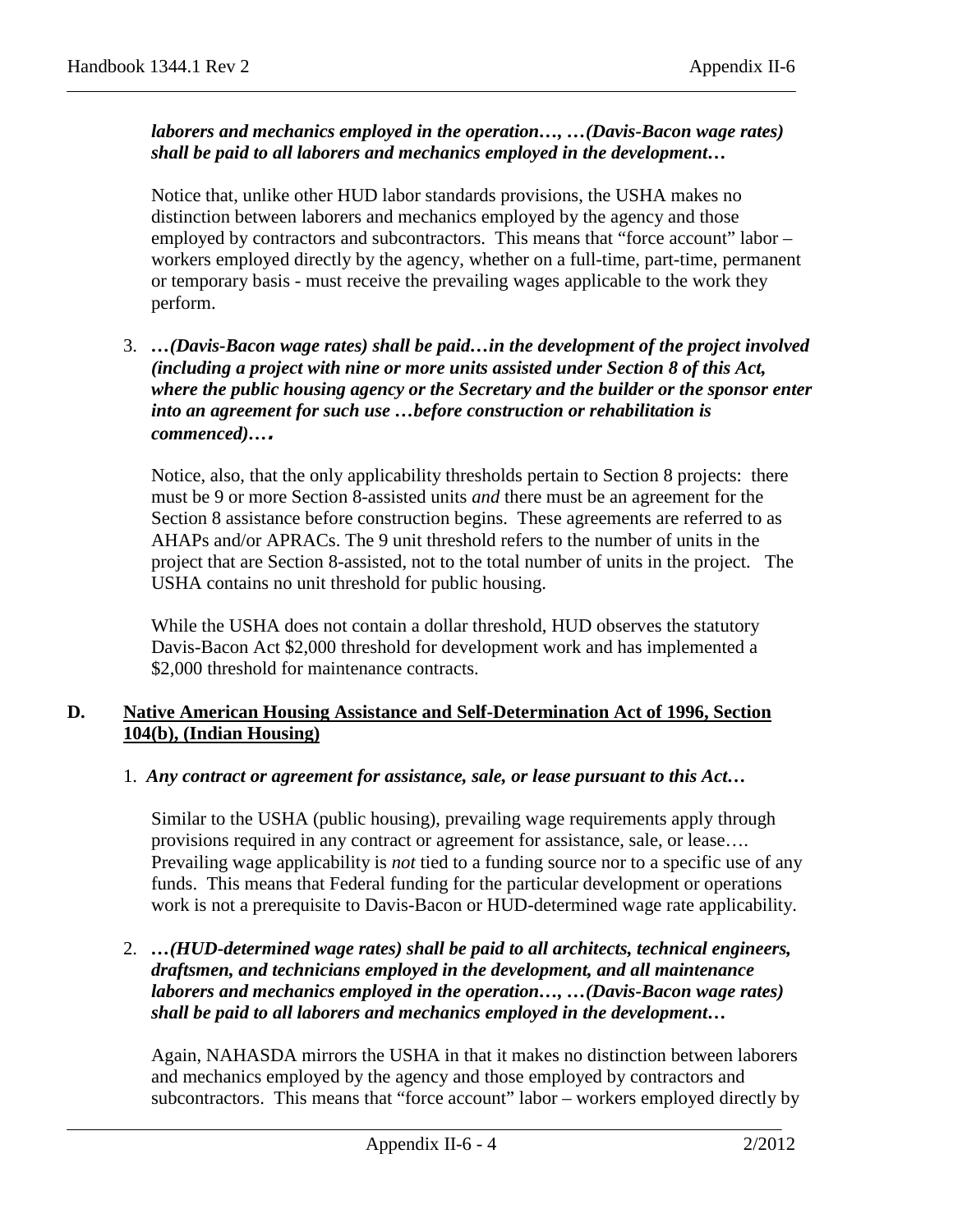the agency, whether on a full-time, part-time, permanent or temporary basis - must receive the prevailing wages applicable to the work they perform.

#### 3. *Threshold.*

NAHASDA contains no dollar or number of units threshold. However, HUD observes the statutory Davis-Bacon Act \$2,000 threshold for development work and has implemented a \$2,000 threshold for maintenance contracts.

4. *(HUD-determined and/or Davis-Bacon and wage provisions) shall not apply to any contract …, if such contract or agreement is otherwise covered by one or more laws or regulations adopted by an Indian Tribe that requires the payment of not less than prevailing wages, as determined by the Indian Tribe…*

This provision allows for the preemption of Federally-determined (HUD-determined and/or Davis-Bacon) wage rates where a Tribe has determined prevailing wage rates for operations and/or development work. Note that the tribal determination must be of rates that "prevail"<sup>[1](#page-4-0)</sup> and the tribal law or regulation must be applicable to the work in question. *(See also ONAP Program Guidance 2003-04, dated 2/4/2003.)*

#### 5. *Sweat Equity.*

HUD has concluded that, consistent with a provision in the USHA (predecessor to NAHASDA), family members providing sweat equity labor for construction or rehabilitation of a home assisted under NAHASDA are excluded from prevailing wage (HUD-determined and/or Davis-Bacon) coverage. *Sweat equity* means members of an eligible family may contribute labor toward the development of a homeownership project. These sweat equity participants are not covered by prevailing wage requirements. *(See also, ONAP Program Guidance 2003-03, dated 2/4/2003.)*

## **E. Housing Assistance for Native Hawaiians (Title VIII of NAHASDA), Section 805(b)4(b), (Hawaiian Homelands)**

1. *Any contract or agreement for assistance, sale, or lease pursuant to this Act…*

Similar to the USHA (public housing), prevailing wage requirements apply through provisions required in any contract or agreement for assistance, sale, or lease…. Prevailing wage applicability is *not* tied to a funding source nor to a specific use of any

<span id="page-4-0"></span><sup>&</sup>lt;sup>1</sup> HUD has not defined "prevailing" for the purposes of tribally-determined wage rates. HUD, also, has not prescribed policies or procedures for the administration or enforcement of such tribal rates. HUD defers to each Tribe to establish the definitions, parameters and methodology for the determination, administration and enforcement of triballydetermined prevailing wage rates.